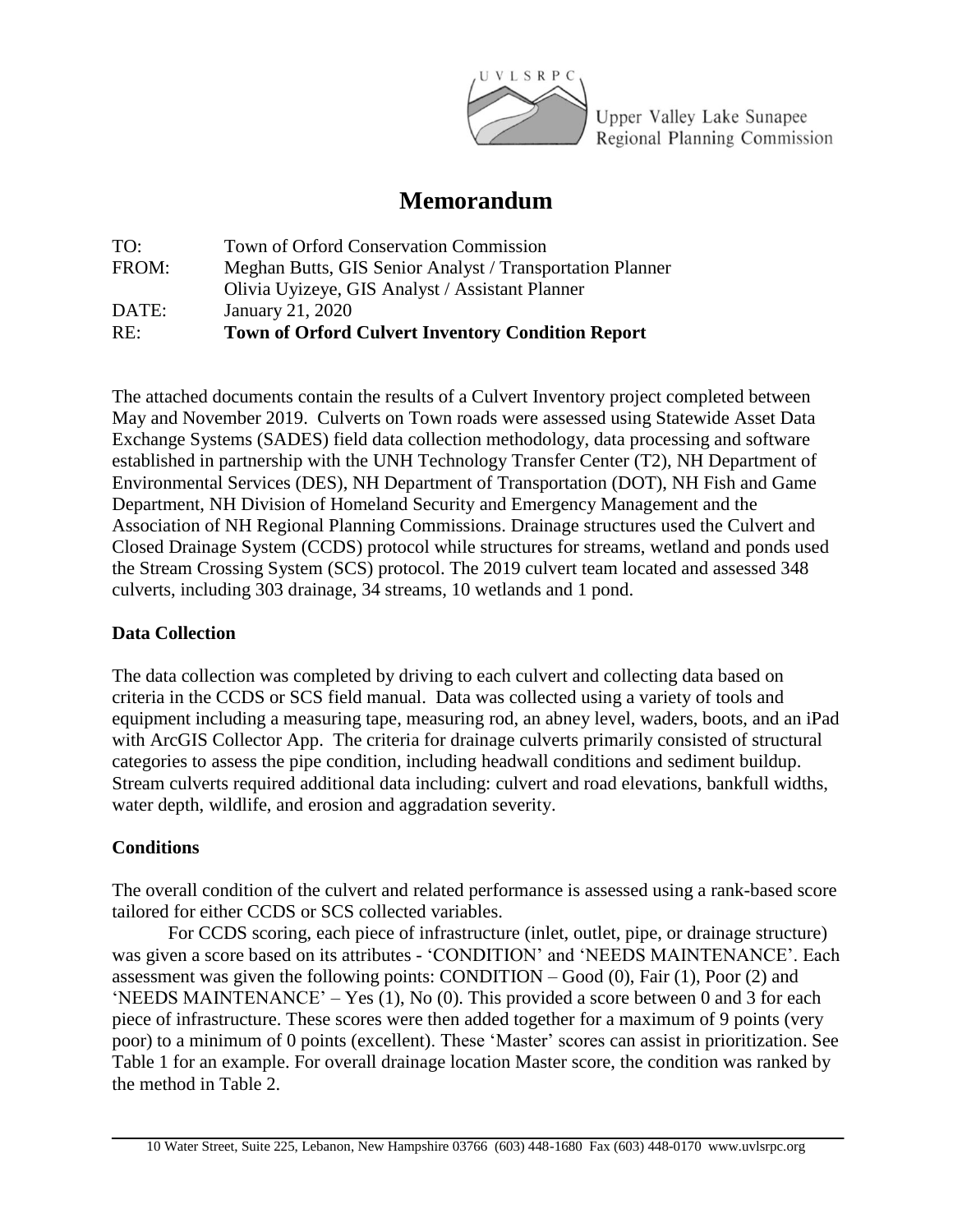| <b>Drainage Structure</b> | <b>Attribute</b>         | <b>Assessment</b> | <b>Score</b> |
|---------------------------|--------------------------|-------------------|--------------|
| Inlet                     | Condition                | Good              |              |
|                           | <b>Needs Maintenance</b> | N <sub>0</sub>    |              |
| Pipe                      | Condition                | Poor              |              |
|                           | <b>Needs Maintenance</b> | Yes               |              |
| Outlet                    | Condition                | Poor              |              |
|                           | <b>Needs Maintenance</b> | Yes               |              |
| <b>Total Score</b>        |                          |                   |              |

*Table 1.* Example: Drainage Location 116 on Strawberry Hill Road

#### *Table 2.* Overall Master Score

| <b>Master Score</b> | <b>Overall Condition</b>         |
|---------------------|----------------------------------|
| Good                | $0 - 3$                          |
| Fair                | -4-6                             |
| Poor                | $7-9$                            |
| $\ast$              | Needs further assessment by Town |

For SCS culverts, the rank score considers seven variables: Structure Clogged, Condition of Pipe, Upstream Condition of Headwall, Downstream Condition of Headwall, Upstream Scour Undermining Structure, Downstream Scour Undermining Structure, and Undersizing of the Structure. These variables were chosen because they best assess the maintenance needs of the culverts. As different variables are collected for different structures, each group of variables (referred to as category) is given a different level of influence on the final rating depending on the structure type, described in Table 3. The categories and sub-scores applied for each variable can be seen in Table 4. The final rating is on a scale of zero to one and given a rating category of Good (0.8 to 1.0), Fair (0.6 to <0.8), Poor (0.5 to <0.6) or Very Poor (<0.5). A lower score means a likely higher priority for maintenance. Those with a Fair rating will likely function for a handful or more years, but require monitoring. Those with a Poor rating require attention within the upcoming season. Those with a Very Poor rating likely need immediate attention.

*Table* 3. The contribution of variables, grouped into four categories, towards the final rating depending on Upstream water body type and presence of headwall structures.

|                   |          |      | Category Contribution (%) |    |    |    |
|-------------------|----------|------|---------------------------|----|----|----|
| # of Headwalls    |          | #1   | #2                        | #3 | #4 |    |
| Type<br>Structure | Drainage | None | 100                       |    |    |    |
|                   |          | One  | 80                        | 20 |    |    |
|                   |          | Two  | 60                        | 40 |    |    |
|                   | Wetland  | None | 70                        |    | 30 |    |
|                   |          | One  | 50                        | 20 | 30 |    |
|                   |          | Two  | 40                        | 30 | 30 |    |
|                   | Stream   | None | 50                        |    | 30 | 20 |
|                   |          | One  | 40                        | 15 | 30 | 15 |
|                   |          | Two  | 40                        | 30 | 20 | 10 |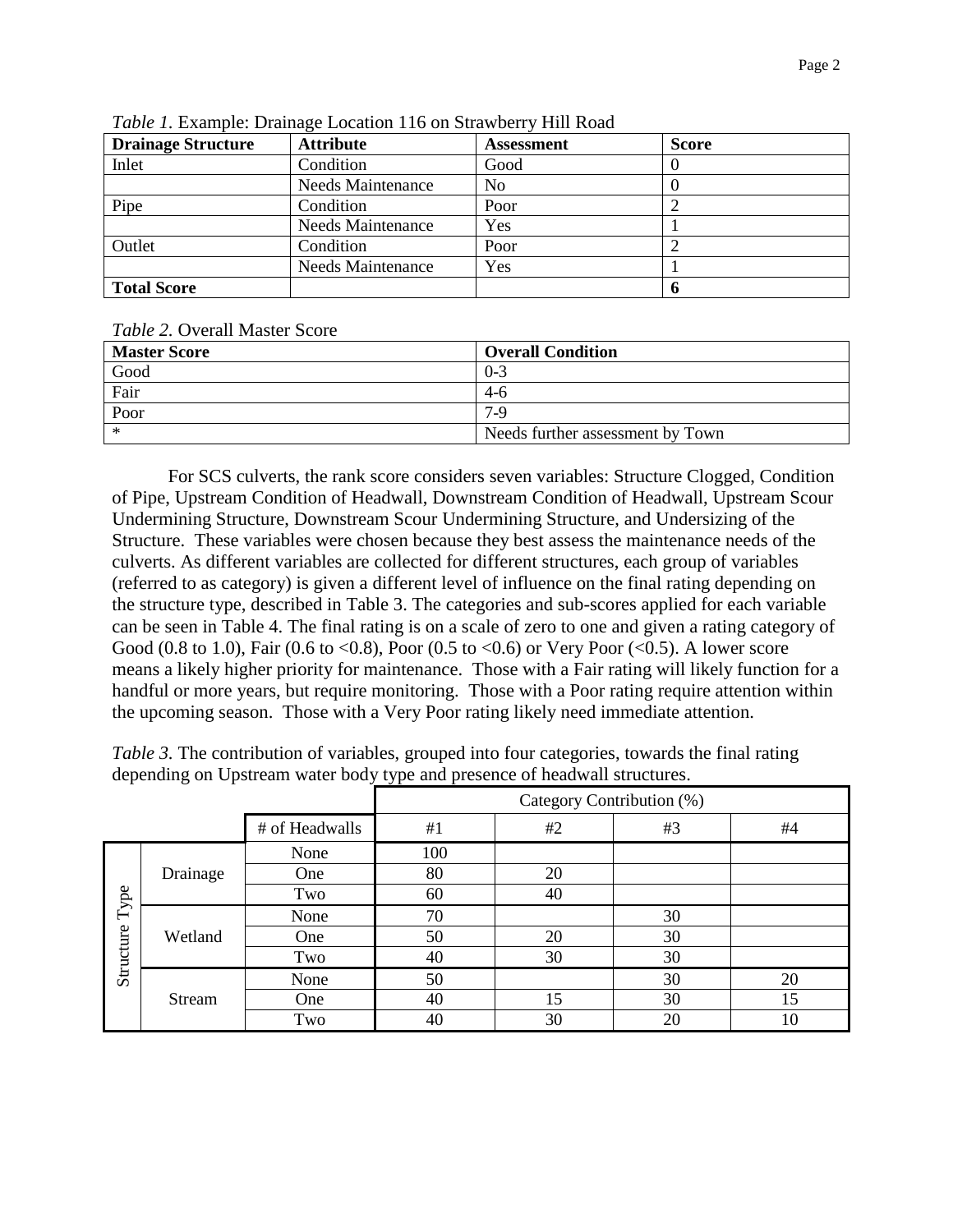|                          | Variable                                                                                                                                                                                                                                                                                                       | Sub-Score                                                                                                      | Variable                                                                                                                                                                                                                    | Sub-Score                                                                                                                                 |
|--------------------------|----------------------------------------------------------------------------------------------------------------------------------------------------------------------------------------------------------------------------------------------------------------------------------------------------------------|----------------------------------------------------------------------------------------------------------------|-----------------------------------------------------------------------------------------------------------------------------------------------------------------------------------------------------------------------------|-------------------------------------------------------------------------------------------------------------------------------------------|
| Category 1               | <b>Structure Clogged with Sediment</b><br>$\bullet$ Open<br>$\bullet$ ¼ full<br>$\bullet$ ½ full<br>$\bullet$ $\frac{3}{4}$ full<br>• entirely full                                                                                                                                                            | $\overline{4}$<br>$\overline{3}$<br>$\overline{2}$<br>$\mathbf{1}$<br>$\overline{0}$                           | <b>Condition of Structure</b><br>$\bullet$ Good<br>$\bullet$ Fair<br>$\bullet$ Poor                                                                                                                                         | $\bullet$ 4<br>$\bullet$ 2<br>$\bullet$ 0                                                                                                 |
| $\mathbf{z}$<br>Category | Condition of Headwall (US)<br>$\bullet$ Good<br>$\bullet$ Fair<br>$\bullet$ Poor<br>$\bullet$ NA                                                                                                                                                                                                               | $\overline{4}$<br>$\overline{2}$<br>$\boldsymbol{0}$                                                           | Condition of Headwall (DS)<br>$\bullet$ Good<br>• Fair<br>$\bullet$ Poor<br>$\bullet$ NA                                                                                                                                    | $\bullet$ 4<br>$\overline{2}$<br>$\bullet$<br>$\bullet$ 0<br>$\bullet$ -                                                                  |
| Category 3               | Scour Undermining Structure (US)<br>• None<br>• Footers<br>• Wing wall<br>• Footers and wing wall<br>• Culvert<br>• Culvert and footers<br>• Culvert and wing wall<br>• Culvert, footers and wing wall<br>$\bullet$ Unknown                                                                                    | $\overline{4}$<br>3<br>3<br>$\overline{2}$<br>$\overline{2}$<br>$\mathbf{1}$<br>$\mathbf{1}$<br>$\overline{0}$ | Scour Undermining Structure (DS)<br>• None<br>• Footers<br>• Wing wall<br>• Footers and wing wall<br>• Culvert<br>• Culvert and footers<br>• Culvert and wing wall<br>• Culvert, footers and wing wall<br>$\bullet$ Unknown | $\bullet$ 4<br>$\bullet$ 3<br>$\overline{3}$<br>$\bullet$ 2<br>$\bullet$ 2<br>$\overline{1}$<br>$\bullet$ 1<br>$\bullet$ 0<br>$\bullet$ - |
| 4<br>Category            | Undersized Culvert: (Culvert Width ÷<br>Average Channel Bankfulls) x 100%<br>• Beyond Bankfulls, $\geq$ 115%<br>• About the Same, $\leq 115\%$ to $\geq 85\%$<br>• Slightly Undersized, <85% to $\geq$ 55%<br>• Moderately Undersized, $\leq 55\%$ to $\geq 30\%$<br>• Highly Undersized, <30%<br>$\bullet$ NA | $\overline{4}$<br>3<br>$\overline{2}$<br>$\mathbf{1}$<br>$\boldsymbol{0}$                                      |                                                                                                                                                                                                                             |                                                                                                                                           |

*Table 4.* Variables, grouped into categories, each have range of conditions from the field. These conditions are are given sub-scores that combine with other variables from that category to give a total score for each category.

## **Results**

The overall pipe conditions of the culverts were ranked highly. Many newer culverts have plastic piping, which eliminates corrosion and lowers deformation of the pipe. The total number and percentage of drainage locations in each assessment category can be found in Table 5. Similarly, the summary results for structures on streams, wetlands or ponds can be seen in Table 6. Overall the lower scores on drainage culverts were because of sediment buildup (particularly on dirt roads), headwall damage and/or pipe deterioration. On stream, wetland and pond culverts, lower scores were greatly impacted by structure/headwall conditions and, for streams, the undersizing pipes, constricting the natural bankfulls of the system.